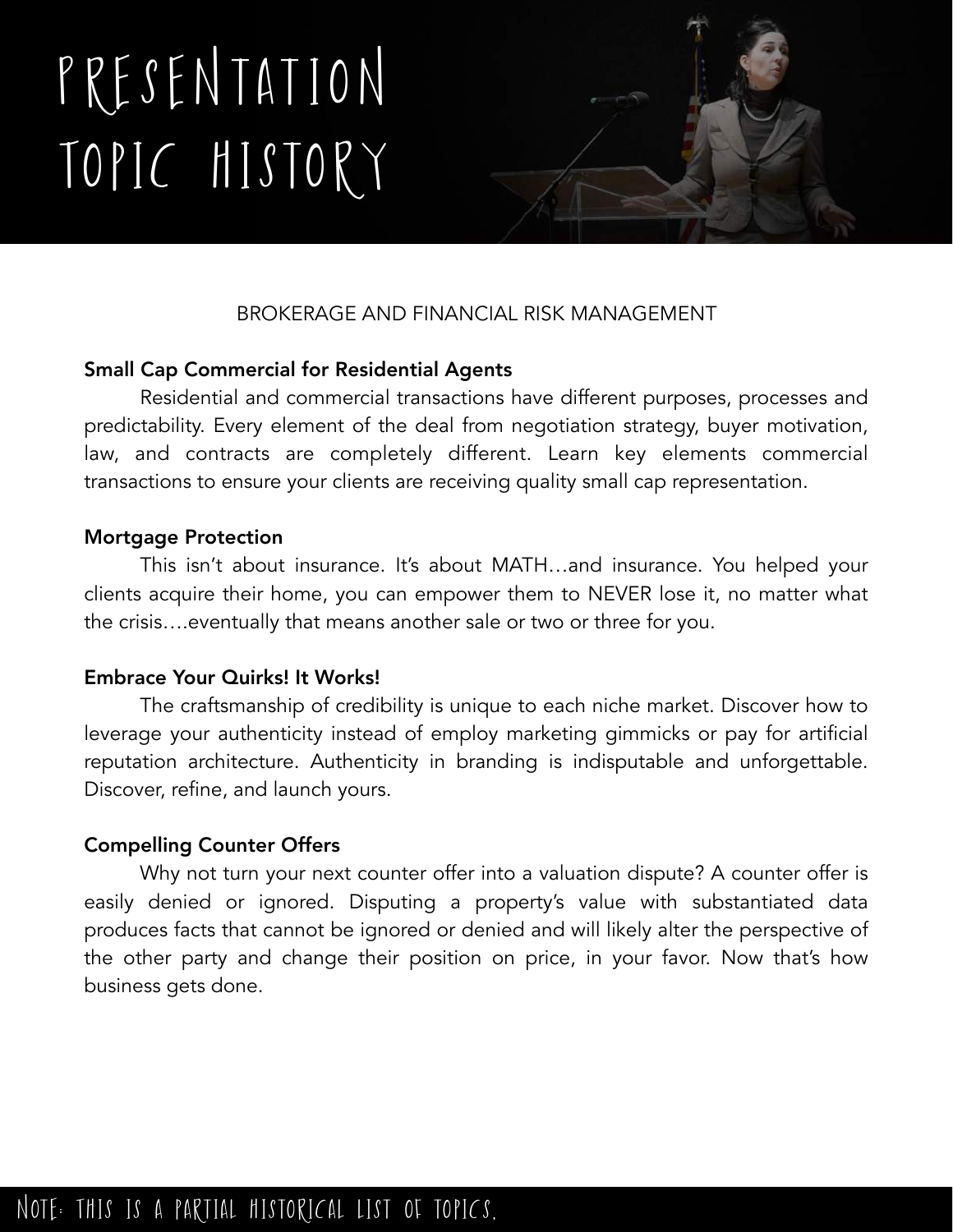#### Economics of Organization Security

Once the physical crisis ends the financial crisis commences. This presentation explores the reality of insurances, the monetary facets of reputation and social consequences. Learn how to position to weather the financial storm and ensure your business thrives before during and after a crisis.

#### Expedited Transition to Commercial Markets

A small number of agents successfully transition to commercial service as 12-18 months of saved income is recommended and very few can sustain themselves for that length of time. My agents average their first commercial close in under six months and \$24,392 as their first net commission earned. Discover if my methodology suits you!

#### Social Responsibility Brilliance

 Executive board volunteerism is expensive, volunteerism is time consuming, financial contributions to the community could be allocated to marketing dollars. Social responsibility makes you shine inside and out. Learn how to leverage your social contributions to enhance your relationship with the community.

#### PHYSICAL RISK MANAGEMENT

#### Aligning your Practice with your Purpose

 Your performance on the range and the performance required of you in a defensive encounter are likely polar opposites. Explore practice methodology considerations and understand how to enhance your real world defensive performance through your practice.

#### Evaluating Your Subject Matter Experts

 Your instructors are very likely to be a key element in regaining your freedom after a self defense shooting. Learn how to choose wisely. How much training do military and police officers receive in civilian defense based handgun training? How are defense industry certifications created, monitored, and validated?

# note: This is a partial historical list of topics,